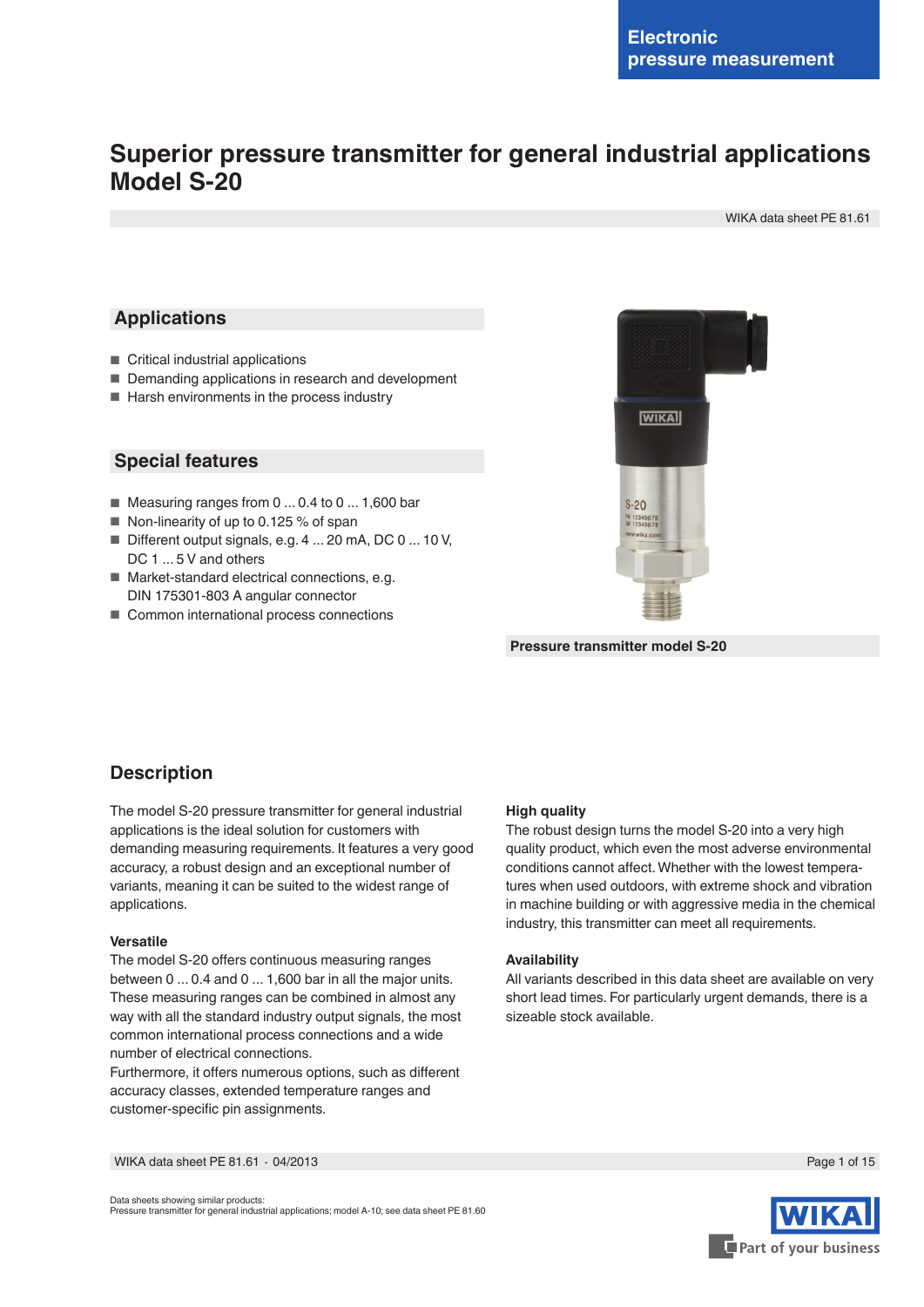# **Measuring ranges**

|     | <b>Relative pressure</b> |        |        |         |         |         |        |
|-----|--------------------------|--------|--------|---------|---------|---------|--------|
| bar | 00.4                     | 00.6   | 01     | 01.6    | 02.5    | 04      | 06     |
|     | 010                      | 016    | 025    | 040     | 060     | 0100    | 0160   |
|     | 0250                     | 0400   | 0600   | 01,000  | 01,600  |         |        |
| psi | 010                      | 015    | 025    | 030     | 050     | 060     | 0100   |
|     | 0150                     | 0160   | 0200   | 0250    | 0300    | 0400    | 0500   |
|     | 0600                     | 0750   | 01,000 | 01,500  | 02,000  | 03,000  | 04,000 |
|     | 05,000                   | 06.000 | 07.500 | 010.000 | 015.000 | 020.000 |        |

| <b>Absolute pressure</b> |      |      |      |      |      |      |      |
|--------------------------|------|------|------|------|------|------|------|
| bar                      | 00.4 | 00.6 | 01   | 01.6 | 02.5 | 04   | 06   |
|                          | 010  | 016  | 025  | 040  |      |      |      |
| psi                      | 010  | 015  | 025  | 030  | 050  | 060  | 0100 |
|                          | 0150 | 0160 | 0200 | 0250 | 0300 | 0400 | 0500 |

|     | Vacuum and +/- measuring range |                      |                      |                      |                     |
|-----|--------------------------------|----------------------|----------------------|----------------------|---------------------|
| bar | $-0.40$                        | $-0.60$              | $-10$                | $-1+0.6$             | $-1$ $+1.5$         |
|     | $-1+3$                         | $-1$ $+5$            | $-1$ +9              | $-1$ $+15$           | $-1$ $+24$          |
|     | $-1+39$                        | $-1$ $+59$           |                      |                      |                     |
| psi | $-30$ in Hq $\dots$ 0          | $-30$ in Hg $ + 15$  | $-30$ in Hg $ +30$   | $-30$ in Hg $+45$    | $-30$ in Hg $ +60$  |
|     | $-30$ in Hg $ + 100$           | $-30$ in Hg $ + 160$ | $-30$ in Hg $ + 200$ | $-30$ in Hg $ + 300$ | $-30$ in Hg $ +500$ |

The given measuring ranges are also available in kg/cm2, kPa and MPa.

Special measuring ranges between 0 ... 0.4 and 0 ... 1,600 bar are available on request.

Special measuring ranges have a reduced long-term stability and increased temperature errors.

### **Overpressure limit**

The overpressure limit is based on the sensor element used. Depending on the selected process connection and sealing, restrictions in overpressure safety can result. A higher overpressure limit will result in a higher temperature error.

| Measuring range < 10 bar/150 psi ≥ 10 bar/150 psi |                                   |
|---------------------------------------------------|-----------------------------------|
| 3 times (standard)                                | 2 times <sup>1</sup> ) (standard) |
| 5 times                                           | $3 \times 2)$ 3)                  |

1) Restriction: max. 60 bar/870 psi with absolute pressure

2) Only possible for relative pressure measuring ranges ≤ 400 bar or 5,800 psi 3) Only possible for absolute pressure measuring ranges < 16 bar or 220 psi

**Vacuum tightness**

Yes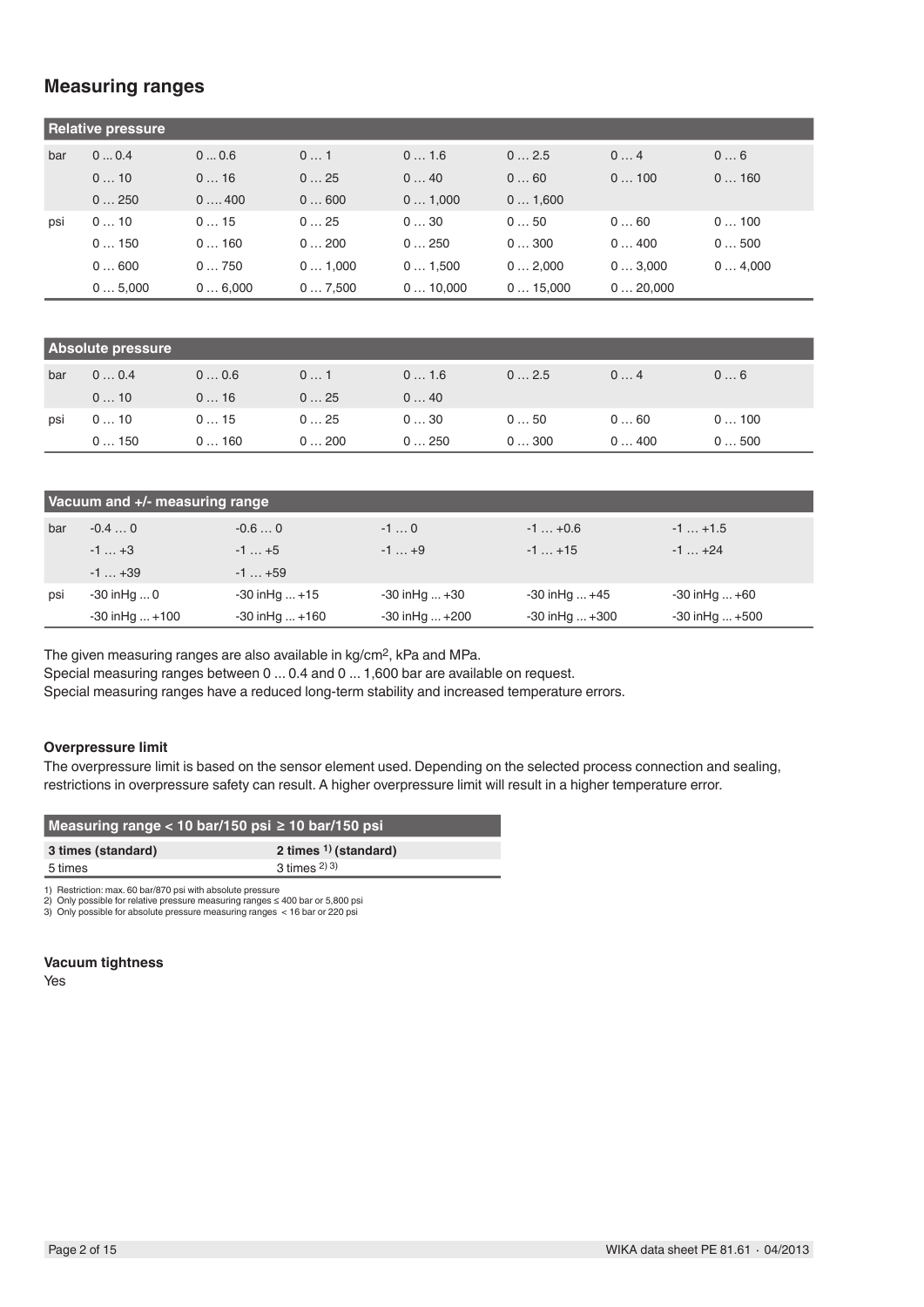# **Output signal**

| <b>Signal type</b>   | <b>Signal</b> |
|----------------------|---------------|
| Current (2-wire)     | $420$ mA      |
|                      | 204mA         |
| Voltage (3-wire)     | DC010V        |
|                      | DC05V         |
|                      | DC15V         |
|                      | DC 0.5  4.5 V |
|                      | DC16V         |
|                      | DC 10  0 V    |
| Ratiometric (3-wire) | DC 0.5  4.5 V |

Other output signals on request.

### **Permissible load in Ω**

| $\blacksquare$ Current output (2-wire):         | $\le$ (power supply - 7.5 V) / 0.023 A<br>$\le$ (power supply - 11.5 V) / 0.023 A (with optional settling time of 1 ms) |
|-------------------------------------------------|-------------------------------------------------------------------------------------------------------------------------|
| $\blacksquare$ Voltage output (3-wire):         | > maximum output voltage / 1 mA                                                                                         |
| ■ Ratiometric output $(3\text{-wire})$ : > 4.5k |                                                                                                                         |
| <b>Signal limiting (option)</b>                 |                                                                                                                         |
| $\blacksquare$ 4  20 mA:                        | Zero point: 3.6 mA 1), 3.8 mA, 4.0 mA                                                                                   |
|                                                 | Full scale: 20 mA, 21.5 mA, 23 mA                                                                                       |

| $\blacksquare$ DC 0  10 V: | Full scale: DC 10 V, DC 11.5 V |
|----------------------------|--------------------------------|
|                            |                                |

1) Not possible in combination with zero point adjustment by the customer

# **Voltage supply**

### **Power supply**

Maximum power supply for cULus approval: DC 35 V (DC 32 V with heavy-duty connector)

| $\blacksquare$ Current output (2-wire) |                                                              |
|----------------------------------------|--------------------------------------------------------------|
| 4  20 mA:                              | DC 8  36 V (DC 12  36 V with optional settling time of 1 ms) |
| 20  4 mA (inverted):                   | DC 8  36 V                                                   |

■ Voltage output (3-wire)

| DC 0  10 V:    | DC 12  36 V |
|----------------|-------------|
| DC 0  5 V:     | DC 8  36 V  |
| DC 1  5 V:     | DC 8  36 V  |
| DC 0.5  4.5 V: | DC 8  36 V  |
| DC 1  6 V:     | DC936V      |
| DC 10  0 V:    | DC 12  36 V |
|                |             |

■ Ratiometric output (3-wire): DC  $0.5$  ... 4.5 V: DC  $5$  V  $\pm$ 10 %

## **Dissipation loss**

■ Current output (2-wire): 828 mW (22 mW/K derating of the dissipation loss with ambient temperatures ≥ 100 °C) ■ Voltage output (3-wire): 432 mW

### **Current supply**

- Current output (2-wire): Current signal, max. 25 mA
- Voltage output (3-wire): max. 12 mA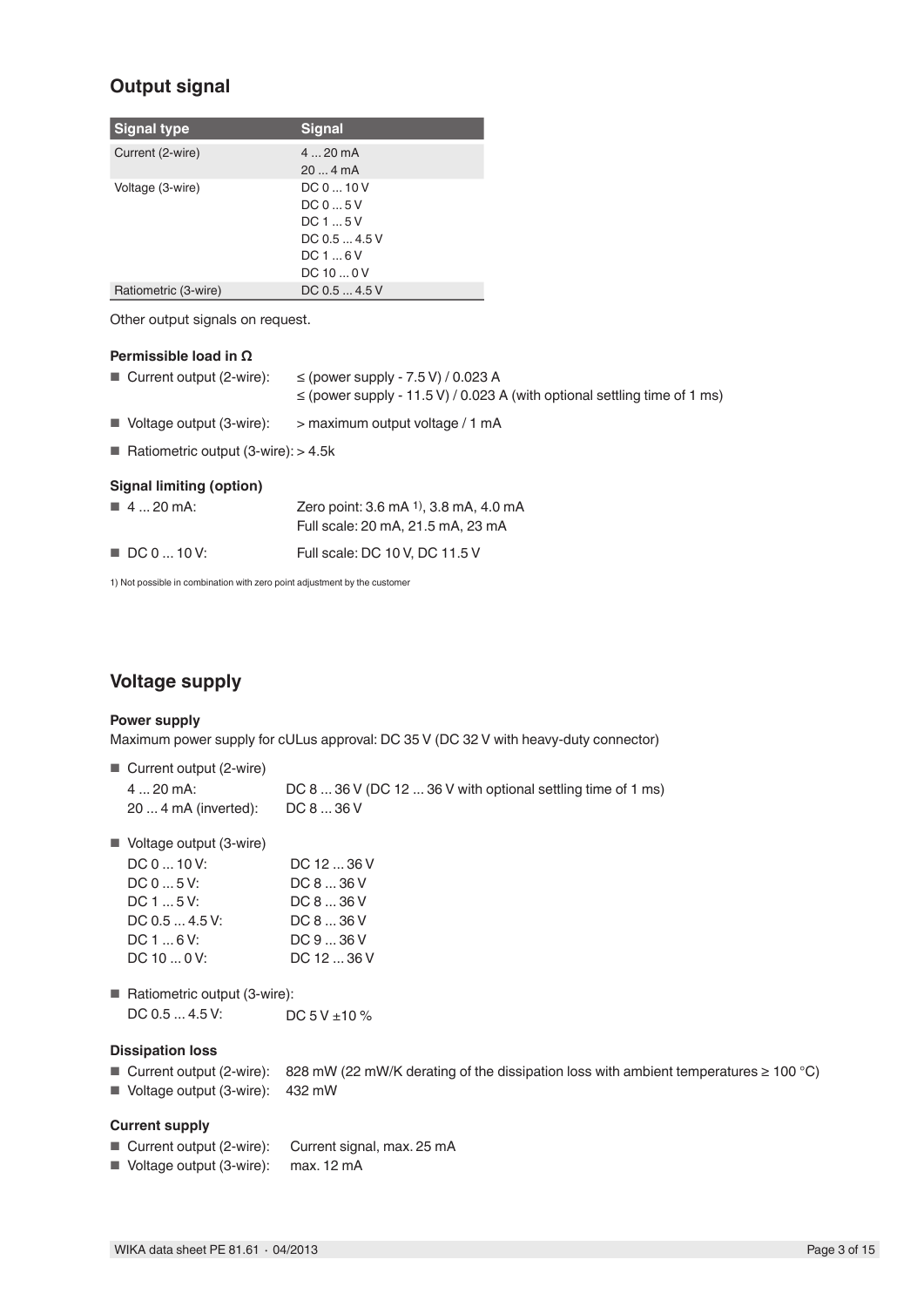# **Reference conditions (per IEC 61298-1)**

#### **Temperature**  $15 \dots 25$  °C

**Atmospheric pressure** 860 ... 1,060 mbar

**Humidity** 45 ... 75 % relative

## **Power supply**

■ DC 24 V

■ DC 5 V with ratiometric output

### **Mounting position**

Calibrated in vertical mounting position with pressure connection facing downwards.

# **Time response**

| <b>Signal type</b>   | Settling time per IEC 62594 |                   | <b>Signal damping</b>             |
|----------------------|-----------------------------|-------------------|-----------------------------------|
|                      | Standard 1)                 | Option $1^{2}$ 3) | <b>Option 2</b>                   |
| Current (2-wire)     | 3 ms                        | ms                | 10, 50, 100, 500, 1,000, 5,000 ms |
| Voltage (3-wire)     | 2 ms                        | ms                | 10, 50, 100, 500, 1,000, 5,000 ms |
| Ratiometric (3-wire) | 2 <sub>ms</sub>             | ms                | 10, 50, 100, 500, 1,000, 5,000 ms |

1) 3 dB limit frequency: 500 Hz 2) 3 dB limit frequency: 1,000 Hz 3) Alternative specifications for 4 ... 20 mA output signal: Load: ≤ (power supply - 11.5 V) / 0.023 A Power supply: DC 12 ... 36 V

#### **Switch-on time**

150 ms

#### **Switch-on drift**

5 s (60 s with optional zero point adjustment 0.1 %)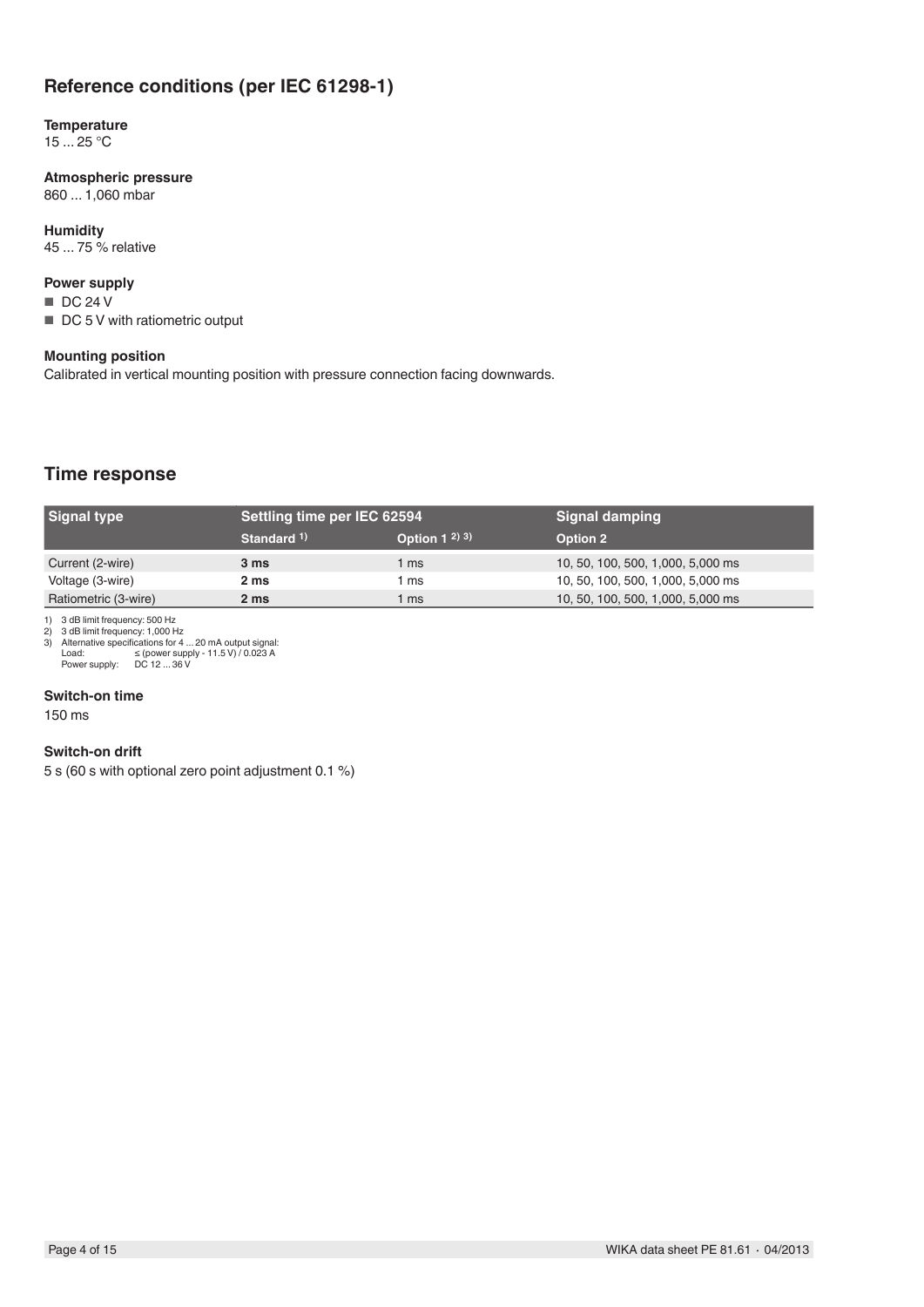# **Accuracy data**

| Non-linearity (per IEC 61298-2)          |                                         | Accuracy at calibration temperature     |
|------------------------------------------|-----------------------------------------|-----------------------------------------|
| <b>BFSL</b>                              | <b>Terminal method</b>                  |                                         |
| $\leq \pm 0.5$ % of span (standard)      | $\leq \pm 1.0$ % of span                | $\leq \pm 1.0$ % of span                |
| $\leq \pm 0.25$ % of span                | $\leq \pm 0.5$ % of span                | $\leq \pm 0.5$ % of span                |
| $\leq \pm 0.125$ % of span <sup>1)</sup> | $\leq \pm 0.25$ % of span <sup>1)</sup> | $\leq \pm 0.25$ % of span <sup>1)</sup> |

1) Restrictions for the non-linearity of 0.125 % BFSL or 0.25 % with terminal method:<br>Available output signals: 4 ...20 mA and DC 0 ... 10 V<br>Available measuring ranges: All measuring ranges specified in the data sheet For further output signals or measuring ranges, please ask the manufacturer

## **Calibration temperature**

| sansration temperature |
|------------------------|
| 15 $25 °C$ (standard)  |
| 4 °C $\pm$ 5 °C        |
| 40 °C $\pm$ 5 °C       |
| $60 °C + 5 °C$         |
| 80 °C $\pm$ 5 °C       |

### **Zero point adjustment**

## **≤ ±0.2 % of span, factory setting (standard)**

≤ ±0.1 % of span, factory setting 1)

±10 % of span, in 0.05 % increments, customer setting 2)

1) Restrictions for the zero point adjustment of 0.1 % (factory setting): Available output signals: 4 ...20 mA and DC 0 ... 10 V Available measuring ranges: All relative pressure measuring ranges specified in the data sheet. Not available in combination with the optional calibration temperature.

2) The customer zero point adjustment is not available for all variants of electrical connection, see "Electrical connections".

#### **Relationship to the mounting position**

For measuring ranges < 1 bar/15 psi, an additional zero offset of up to 0.15 % applies

#### **Non-repeatability**

≤ ±0.1 % of span

#### **Temperature hysteresis**

0.1 % of span at  $> 80$  °C

### **Long-term drift (per IEC 61298-2)**

- $\blacksquare$   $\leq \pm 0.1$  % of span
- $\blacksquare$   $\leq \pm 0.2$  % of span (with special measuring ranges)

#### **Temperature error (for calibration temperature of 15 ... 25 °C)**

For measuring ranges < 1 bar, special measuring ranges and instruments with an increased overpressure limit the respective temperature error increases by 0.5 % of span

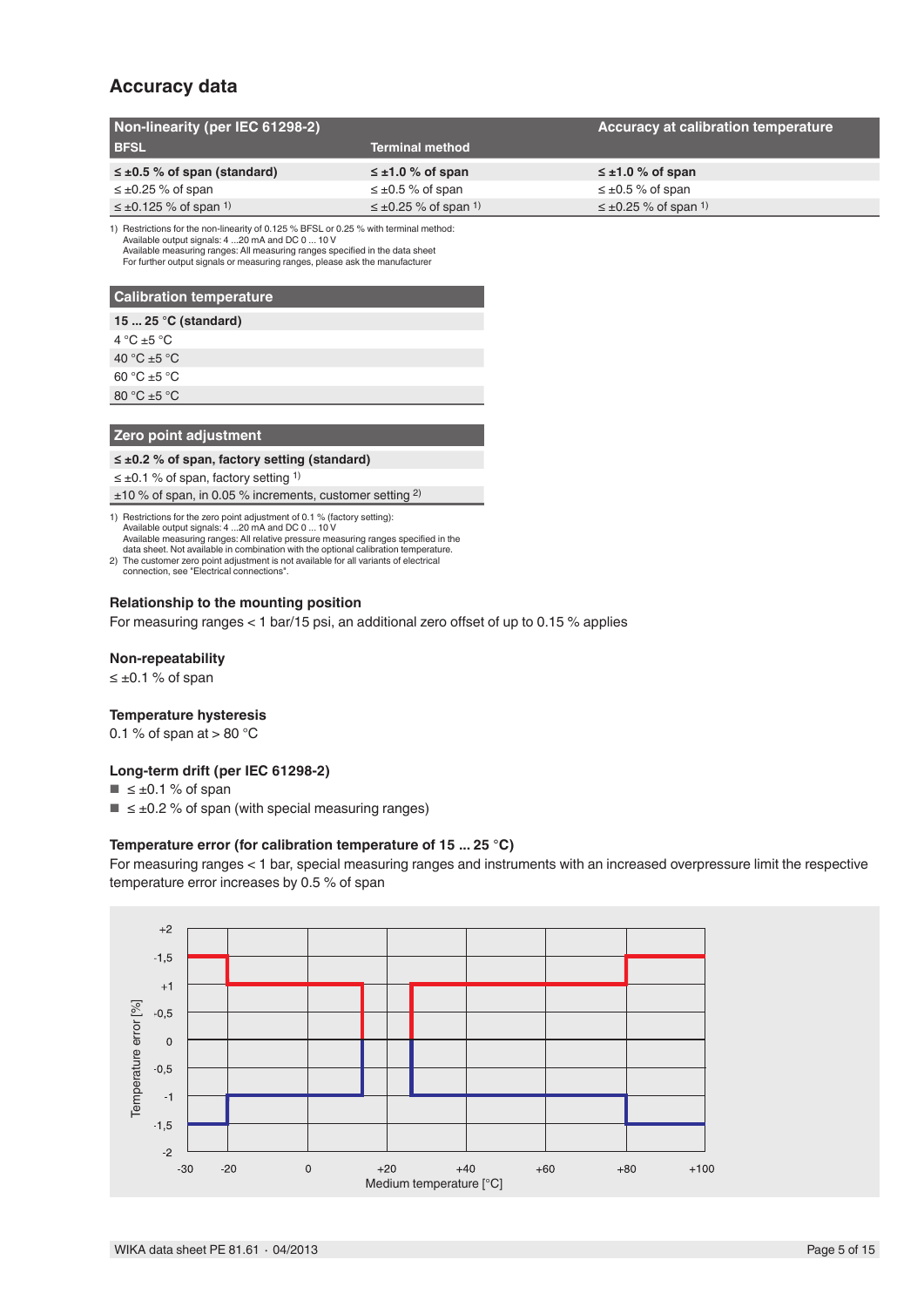# **Operating conditions**

### **Permissible temperature ranges**

| <b>Medium</b>                       | <b>Ambient</b>              | <b>Design</b>                   | maximum permissible pressure |
|-------------------------------------|-----------------------------|---------------------------------|------------------------------|
| $-30$ +100 °C (standard)            | $-30$ +100 °C               | $\overline{\phantom{0}}$        | -                            |
| $-40+125\text{ }^{\circ}\mathrm{C}$ | $-40+125$ °C                | $\overline{\phantom{a}}$        | -                            |
| $-40+150$ °C                        | $-40+125$ °C <sup>1</sup> ) | with integrated cooling element | 400 bar                      |
| $-40+200$ °C                        | $-40+125$ °C <sup>1</sup> ) | with integrated cooling element | 400 bar                      |
| $-20+60$ °C                         | $-20+60$ °C                 | Oxygen applications             | -                            |

1) Derating curve and formula (see following diagram)

Depending on the choice of sealing on the process connection and the electrical connection, there may be limitations in the medium and the ambient temperatures.

For restrictions see "Process connections, sealings" and "Electrical connections".



#### **Vibration resistance (per IEC 68-2-6)**

20 g, 10 ... 2,000 Hz, (40 g, 10 ... 2,000 Hz for heavy-duty connector) For instruments with cooling elements a limited vibration resistance applies 10 g (10 ... 2,000 Hz)

## **Continuous vibration resistance (per IEC 68-2-6)**

10 g

## **Shock resistance (per IEC 68-2-27)**

100 g, 6 ms (500 g, 1 ms for heavy-duty connector)

## **Service life**

100 million load cycles (10 million load cycles for measuring ranges > 600 bar/7,500 psi)

## **Free-fall test (following IEC 60721-3-2)**

■ Individual packaging:  $1.5 \text{ m}$ <br>■ Multiple packaging:  $0.5 \text{ m}$ 

| Multiple packaging: | 0.5 <sub>m</sub> |
|---------------------|------------------|
| PE bag:             | 0.5 <sub>m</sub> |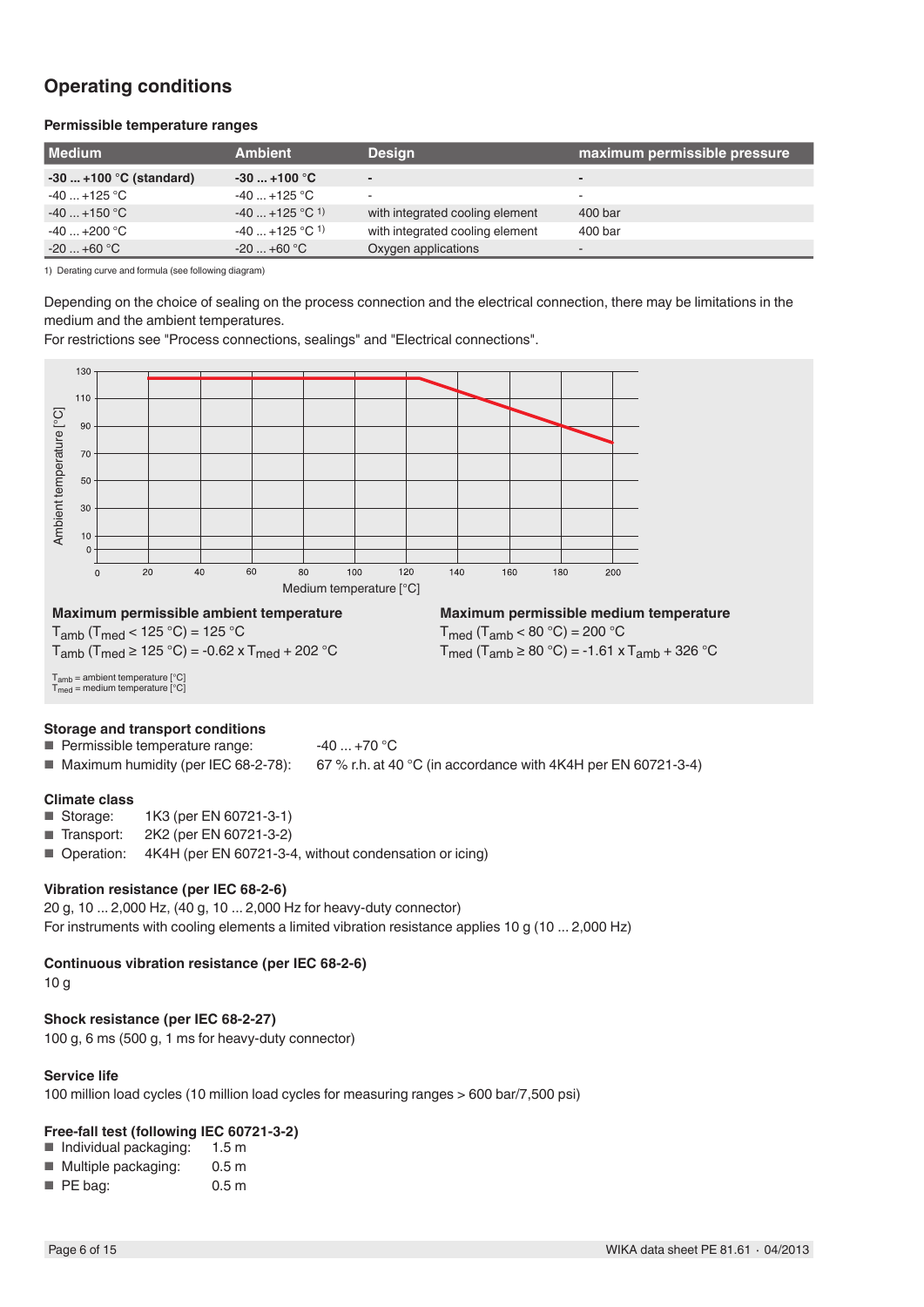# **Process connections**

## **Available connections**

| <b>Process connection per</b> | <b>Thread size</b>                | Maximum overpressure limit |
|-------------------------------|-----------------------------------|----------------------------|
| <b>EN 837</b>                 | $G\frac{1}{8}B$                   | 800 bar                    |
|                               | G 1/4 B                           | 1,400 bar                  |
|                               | G 1/4 B female                    | 1,400 bar                  |
|                               | $G\frac{1}{2}B$                   | 1,800 bar (1.4404)         |
|                               |                                   | 3,200 bar (1.4542)         |
|                               | $G \frac{3}{8} B$                 | 1,400 bar                  |
| <b>DIN 3852-E</b>             | $G\frac{1}{4}A$                   | 600 bar                    |
|                               | $G\frac{1}{2}A$                   | 600 bar                    |
|                               | M <sub>14</sub> x 1.5             | 600 bar                    |
| <b>ISO 228</b>                | M20 x 1.5                         | 1,800 bar (1.4404)         |
|                               |                                   | 3,300 bar (1.4542)         |
|                               | $M12 \times 1.5$                  | 600 bar                    |
| <b>SAE J514 E</b>             | 7/16-20 UNF BOSS                  | 600 bar                    |
|                               | 7/16-20 UNF J514 sealing cone 74° | 1,100 bar                  |
|                               | 9/16-18 UNF BOSS                  | 600 bar                    |
| ANSI/ASME B1.20.1             | $\frac{1}{8}$ NPT                 | 1,100 bar                  |
|                               | $1/4$ NPT                         | 1,500 bar                  |
|                               | 1/4 NPT female                    | 1,500 bar                  |
|                               | $1/2$ NPT                         | 1,500 bar (1.4404)         |
|                               |                                   | 2,800 bar (1.4542)         |
| <b>KS</b>                     | PT 1/4                            | 1,600 bar                  |
|                               | PT <sup>1</sup> / <sub>2</sub>    | 1,500 bar                  |
|                               | $PT$ %                            | 1,400 bar                  |
| ISO <sub>7</sub>              | $R\frac{1}{4}$                    | 1,600 bar                  |
|                               | $R\frac{3}{8}$                    | 1,500 bar                  |
|                               | $R\frac{1}{2}$                    | 1,400 bar (1.4404)         |
|                               |                                   | 2,840 bar (1.4542)         |

Other process connections on request.

#### **Pressure channel**

| <b>Pressure channel diameter</b> Possible for thread sizes |                                                             |
|------------------------------------------------------------|-------------------------------------------------------------|
| 2.5 mm (standard)                                          | all thread sizes                                            |
| $0.3 \text{ mm}$                                           | G ¼ A, G ½ A, ¼ NPT, ½ NPT, R ¼, 7/16-20 UNF BOSS           |
| $0.6$ mm                                                   | G 1/4 A, G 1/2 A, 1/4 NPT, 1/2 NPT, R 1/4, 7/16-20 UNF BOSS |
| 6 mm                                                       | G 1/4 A, 1/4 NPT, R 1/4, 7/16-20 UNF BOSS                   |
| $12 \text{ mm}$                                            | $G\frac{1}{2}A. \frac{1}{2}NPT$                             |

Widened pressure channel with 6 or 12 mm, only feasible for measuring ranges up to and including 0 ... 40 bar or 0 ... 500 psi.

## **Sealings**

| <b>Process connection per</b> | <b>Copper</b><br>$-40$ +125 $^{\circ}$ C | <b>Stainless steel</b><br>$-40+125$ °C | <b>NBR</b><br>$-20+100\,\degree \text{C}$ | <b>FKM</b><br>$-15$ +125 $^{\circ}$ C $^{-}$ |
|-------------------------------|------------------------------------------|----------------------------------------|-------------------------------------------|----------------------------------------------|
| <b>EN 837</b>                 | Standard                                 | Option                                 | $\sim$                                    | $\overline{\phantom{a}}$                     |
| DIN 3852-E                    |                                          |                                        | Standard                                  | Option                                       |
| <b>ISO 228</b>                | Standard                                 | Option                                 | $\sim$                                    | $\overline{\phantom{a}}$                     |
| <b>SAE J514 E</b>             |                                          | -                                      | Standard                                  | Option                                       |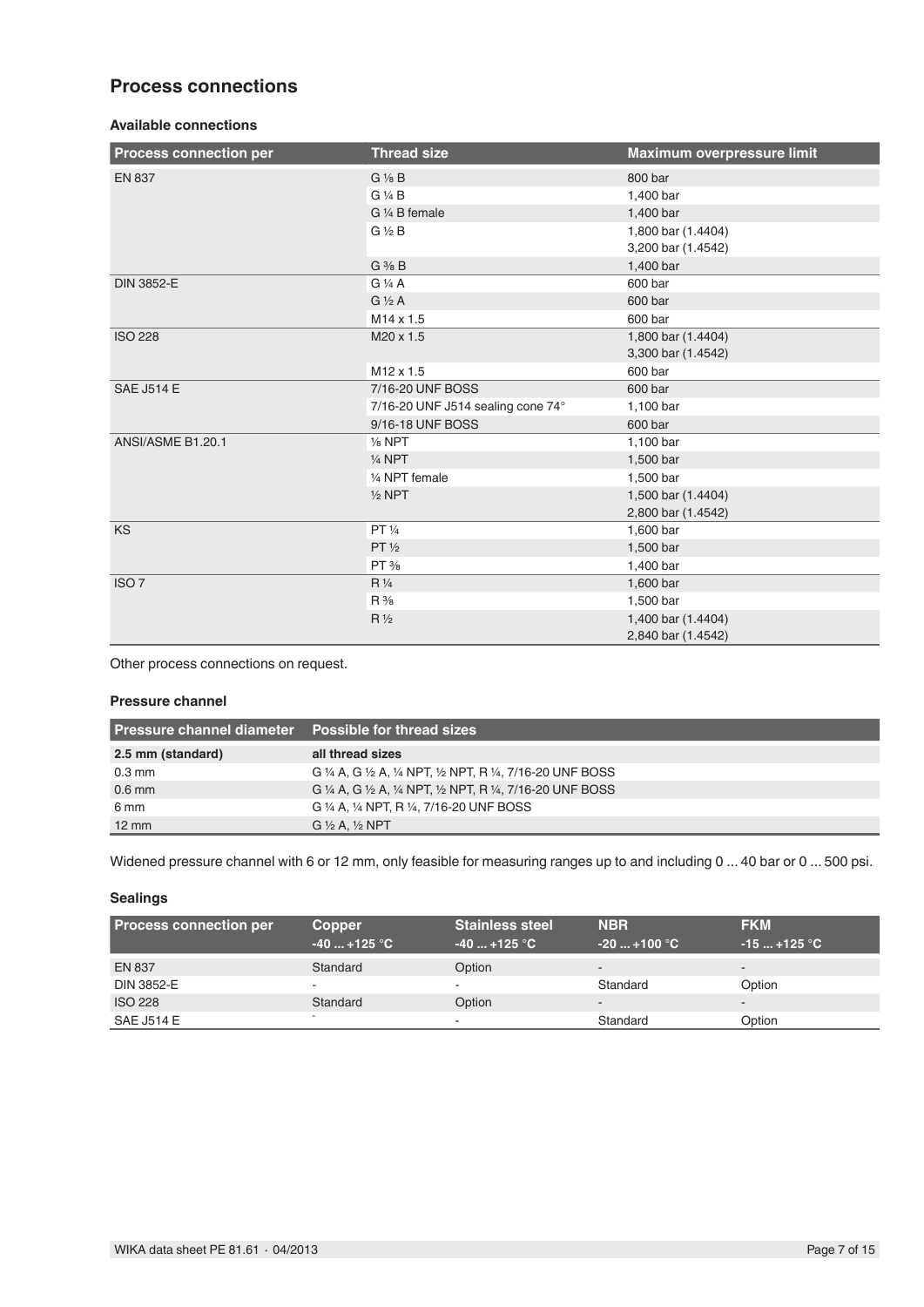# **Electrical connections**

## **Available connections**

| <b>Electrical connection</b>                       | <b>Ingress</b><br>protection | Wire cross-<br>section          | Cable Ø                  | <b>Cable</b><br>material | maximum permissible<br>temperature |
|----------------------------------------------------|------------------------------|---------------------------------|--------------------------|--------------------------|------------------------------------|
|                                                    |                              |                                 |                          |                          |                                    |
| Angular connector DIN 175301-803 A 1)              | IP 65                        |                                 |                          |                          | $-30+100$ °C                       |
| Angular connector DIN 175301-803 C 1)              | IP 65                        |                                 | ۰                        | ٠                        | $-30+100$ °C                       |
| Circular connector M12 x 1 $(4-\pi)^{-1}$          | IP 67                        |                                 | $\overline{\phantom{a}}$ | ٠                        | $-30+100$ °C                       |
| Circular connector M12 x 1 (4-pin, metallic) IP 67 |                              |                                 | ٠                        | $\overline{\phantom{a}}$ | $-40$ +125 °C (cULus: +85 °C)      |
| Bayonet connector (6-pin)                          | IP 67                        |                                 | $\overline{\phantom{0}}$ | ٠                        | $-40+125$ °C                       |
| Field case                                         | IP 6K9K                      | $\sim$                          | ۰                        | ٠                        | $-25+100 °C$                       |
| Heavy-duty connector 2)                            | <b>IP 68</b>                 |                                 | $\overline{\phantom{a}}$ | ۰                        | $-40+125$ °C                       |
| Cable outlet IP 67 $1$ )                           | IP 67                        | $3 \times 0.34$ mm <sup>2</sup> | $5.5 \text{ mm}$         | <b>PUR</b>               | $-30+100$ °C                       |
| Cable outlet 1/2 NPT conduit                       | IP 67                        | $6 \times 0.35$ mm <sup>2</sup> | $6.1 \text{ mm}$         | <b>PUR</b>               | $-30+100$ °C (cULus: +90 °C)       |
| Cable outlet IP 68                                 | IP 68                        | $6 \times 0.35$ mm <sup>2</sup> | $6.1 \text{ mm}$         | <b>PUR</b>               | $-30+125$ °C (cULus: +90 °C)       |
| Cable outlet IP 68, FEP                            | IP 68                        | $6 \times 0.39$ mm <sup>2</sup> | 5.8 mm                   | <b>FEP</b>               | $-40+125$ °C (cULus: +105 °C)      |
| Cable outlet IP 6K9K                               | IP 6K9K                      | $6 \times 0.35$ mm <sup>2</sup> | $6.1 \text{ mm}$         | <b>PUR</b>               | $-30+125$ °C (cULus: +90 °C)       |

1) Customer zero point adjustment available as an option. 2) max. DC 32 V with cULus approval

Other connections on request.

### **Assembly configurations of the mating connectors**

|    | <b>Mating connector for electrical</b><br>connection       | <b>Ingress</b><br>protection | Wire cross-<br>section          | Cable Ø             | <b>Cable</b><br>material | max. permissible<br>temperature       | <b>Cable ends</b> |
|----|------------------------------------------------------------|------------------------------|---------------------------------|---------------------|--------------------------|---------------------------------------|-------------------|
|    | <b>Angular connector</b><br>DIN 175301-803 A               |                              |                                 |                     |                          |                                       |                   |
|    | ■ Mating connector                                         | IP 65                        | max. $1.5 \text{ mm}^2$         | $68$ mm             |                          | $-40+125$ °C                          |                   |
|    | ■ Mating connector (conduit)                               | IP 65                        | max. $1.5 \text{ mm}^2$         |                     |                          | $-40+125$ °C                          |                   |
| m. | Mating connector with moulded<br>cable                     | IP 65                        | $3 \times 0.75$ mm <sup>2</sup> | 6 mm                | <b>PUR</b>               | $-40+125$ °C<br>(cULus: -25  +85°C)   | no finishing      |
|    | Mating connector with moulded<br>cable, shielded           | IP 65                        | $6 \times 0.5$ mm <sup>2</sup>  | $6.8$ mm            | <b>PUR</b>               | $-25+85$ °C                           | End splices       |
|    | Angular connector<br>DIN 175301-803 C                      |                              |                                 |                     |                          |                                       |                   |
|    | ■ Mating connector                                         | IP 65                        | max, 0.75 mm <sup>2</sup>       | $4.56$ mm $\vert$ - |                          | $-40+125$ °C                          |                   |
|    | ■ Mating connector with moulded<br>cable                   | IP 65                        | $4 \times 0.75$ mm <sup>2</sup> | $5.9$ mm            | <b>PUR</b>               | $-25+85$ °C                           | no finishing      |
|    | Circular connector M12 x 1 (4-pin)                         |                              |                                 |                     |                          |                                       |                   |
|    | Mating connector, straight, with<br>moulded cable          | IP 67                        | $3 \times 0.34$ mm <sup>2</sup> | $4.3 \text{ mm}$    | <b>PUR</b>               | $-25+80 °C$                           | no finishing      |
|    | Straight mating connector, with<br>moulded cable, shielded | IP 67                        | $3 \times 0.34$ mm <sup>2</sup> | $4.3 \text{ mm}$    | <b>PUR</b>               | $-25+80 °C$                           | no finishing      |
|    | Mating connector, angled, with<br>moulded cable            | IP 67                        | $3 \times 0.34$ mm <sup>2</sup> | 5.5 mm              | <b>PUR</b>               | $-25+80 °C$                           | no finishing      |
|    | <b>Heavy-duty connector</b>                                |                              |                                 |                     |                          |                                       |                   |
|    | ■ Mating connector with cable                              | IP 68                        | $6 \times 0.14$ mm <sup>2</sup> | $6.5 \text{ mm}$    | <b>PUR</b>               | $-40+125$ °C<br>$(cULus: -30  +90°C)$ | no finishing      |

## **Assembly configurations of the cable outlets**

| <b>Electrical connection</b> | Unfinished wire ends | <b>Tinned wire ends</b> | with end splices |
|------------------------------|----------------------|-------------------------|------------------|
| Cable outlet IP 67           | Standard             | Option                  | Option           |
| Cable outlet 1/2 NPT conduit |                      | Option                  | Standard         |
| Cable outlet IP 68           |                      | Option                  | Standard         |
| Cable outlet IP 68, FEP      |                      | Option                  | Standard         |
| Cable outlet IP 6K9K         |                      | Option                  | Standard         |

Cable lengths of 2 m, 5 m, 6 ft or 15 ft are available, further cable lengths on request.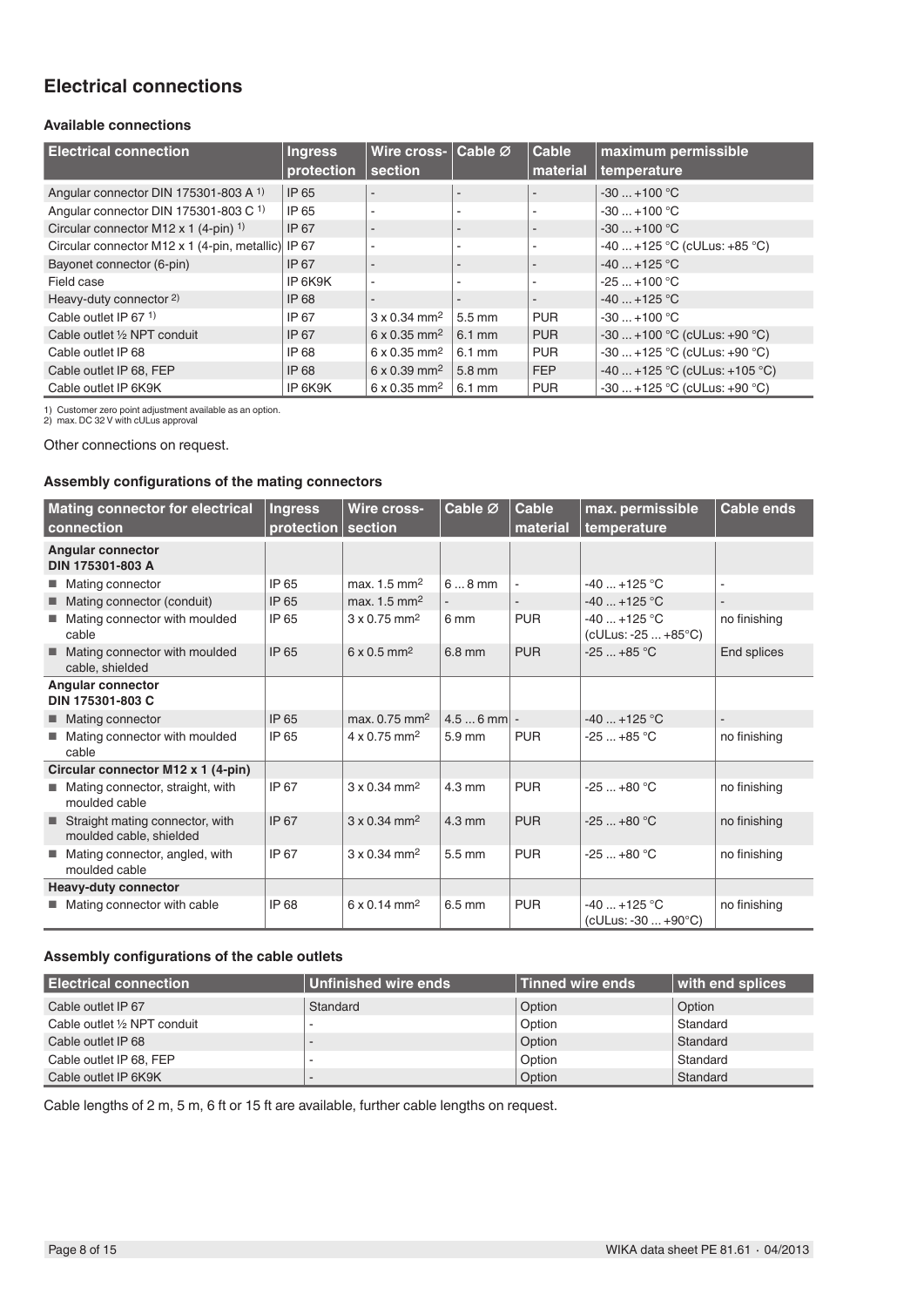### **Connection diagrams**

| Angular connector DIN 175301-803 A |                 |        |        |  |
|------------------------------------|-----------------|--------|--------|--|
|                                    |                 | 2-wire | 3-wire |  |
|                                    | U <sub>+</sub>  |        |        |  |
|                                    | U.              | 2      |        |  |
|                                    | S <sub>+</sub>  |        | 3      |  |
|                                    | Shield (option) |        |        |  |

| Angular connector DIN 175301-803 C |                 |        |        |  |
|------------------------------------|-----------------|--------|--------|--|
|                                    |                 | 2-wire | 3-wire |  |
|                                    | U+              |        |        |  |
|                                    | U-              | 2      | 2      |  |
|                                    | S <sub>+</sub>  | -      | 3      |  |
|                                    | Shield (option) |        |        |  |

| <b>Heavy-duty connector</b> |               |        |        |  |  |
|-----------------------------|---------------|--------|--------|--|--|
|                             |               | 2-wire | 3-wire |  |  |
|                             | $U_{+}$       |        |        |  |  |
| $\circ$                     | U.            | 2      | 2      |  |  |
| 2۰<br>۰3                    | $S_{+}$       |        | З      |  |  |
|                             | <b>Shield</b> | Case   | Case   |  |  |

| Circular connector M12 x 1 (4-pin) |                 |        |        |  |
|------------------------------------|-----------------|--------|--------|--|
|                                    |                 | 2-wire | 3-wire |  |
|                                    | U+              |        |        |  |
| $\bullet$ 3                        | U-              | З      | З      |  |
| 2 <sup>2</sup>                     | $S_{+}$         | -      |        |  |
|                                    | Shield (option) | Case   | Case   |  |

| <b>Bayonet connector (6-pin)</b> |               |        |        |  |
|----------------------------------|---------------|--------|--------|--|
|                                  |               | 2-wire | 3-wire |  |
|                                  | U+            | А      | A      |  |
| $\overline{\cdot}$<br>B.         | U-            | в      | в      |  |
| С•,                              | $S_{+}$       | -      | C      |  |
|                                  | <b>Shield</b> | Case   | Case   |  |

|                     | $U_{+}$       |    |   |  |
|---------------------|---------------|----|---|--|
|                     | U.            | 2  | ႒ |  |
|                     | $S_{+}$       | -  | 3 |  |
|                     | <b>Shield</b> | .h | 5 |  |
|                     |               |    |   |  |
| <b>Cable outlet</b> |               |    |   |  |

**2-wire 3-wire**

**Field case**

| <b>Cable outlet</b><br>incl. mating connector with moulded cable |               |            |            |  |
|------------------------------------------------------------------|---------------|------------|------------|--|
|                                                                  |               | 2-wire     | 3-wire     |  |
|                                                                  | $U_{+}$       | brown (BN) | brown (BN) |  |
|                                                                  | U.            | blue (BU)  | blue (BU)  |  |
|                                                                  | S+            | -          | black (BK) |  |
|                                                                  | <b>Shield</b> | grey       | grey       |  |

| <b>Cable outlet</b><br>(US code) |               |                          |            |
|----------------------------------|---------------|--------------------------|------------|
|                                  |               | 2-wire                   | 3-wire     |
|                                  | $U_{+}$       | red (RD)                 | red (RD)   |
|                                  | U.            | black (BK)               | black (BK) |
|                                  | S+            | $\overline{\phantom{a}}$ | white (WH) |
|                                  | <b>Shield</b> | grey (GY)                | grey (GY)  |

Other pin assignments on request.

### **Electrical protective measures**

The electrical protective measures are not valid for ratiometric output signals.

- Short-circuit resistance:  $S_+$  vs. U-
- Reverse polarity protection:  $U_+$  vs.  $U_-$
- Resistance to overvoltage: DC 40 V
- Insulation voltage: DC 750 V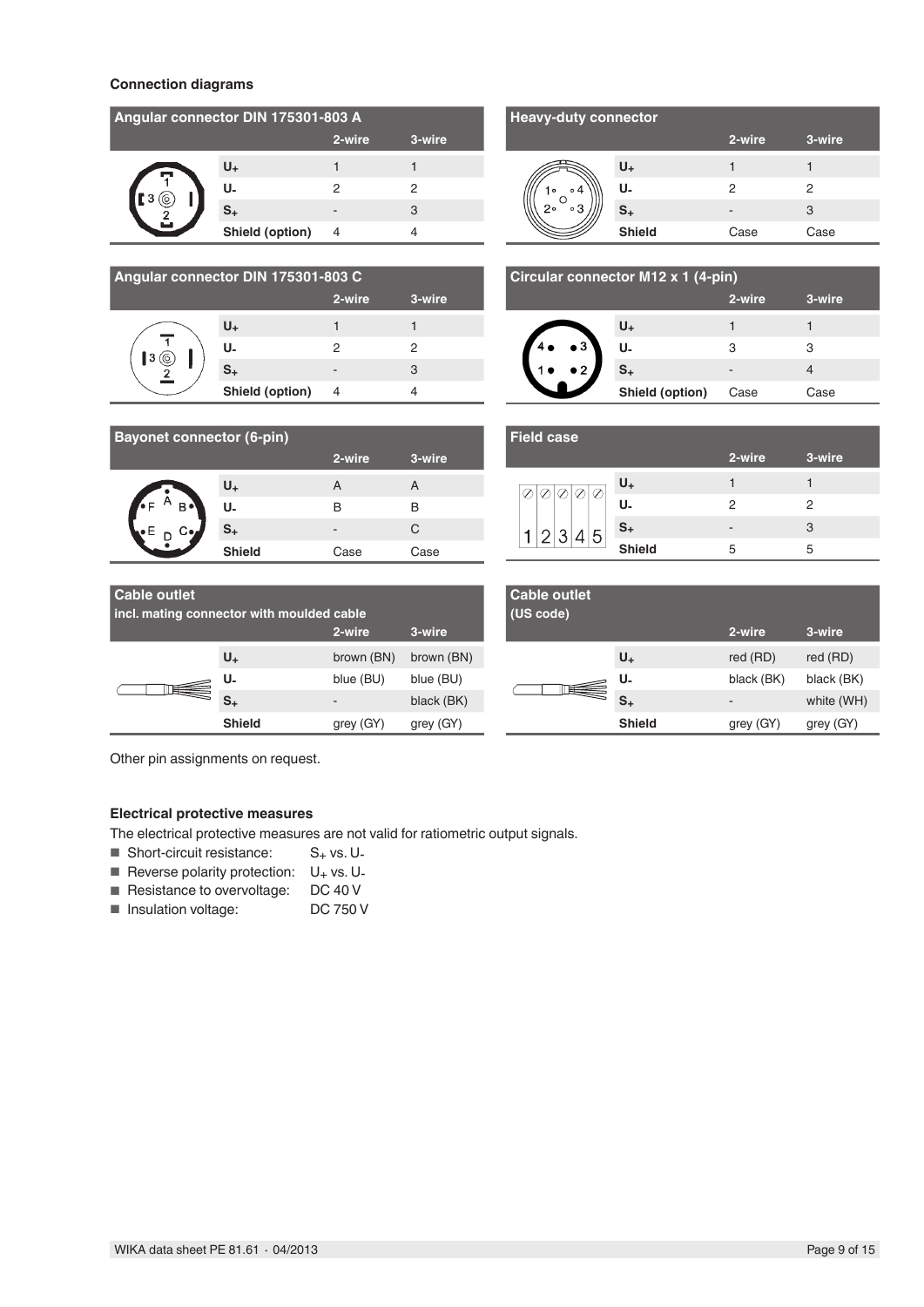# **Materials**

# **Wetted parts**

|         | <b>WELLEY DAILS</b>                             |                           |
|---------|-------------------------------------------------|---------------------------|
|         | Relative measuring ranges:                      |                           |
|         | - Measuring ranges $\leq 10$ bar/150 psi:       | 316L                      |
|         | - Measuring ranges > 10 bar/150 psi:            | $316L + 13-8PH$           |
|         | Absolute pressure measuring ranges:             |                           |
|         | - Measuring ranges $\leq 1,000$ bar/10,000 psi: | ASTM 630 and 13-8 PH      |
|         | - Measuring ranges $> 1,000$ bar/10,000 psi:    | $316L + 13-8PH$           |
|         | ■ Sealing materials:                            | see "Process connections" |
|         | <b>Non-wetted parts</b>                         |                           |
| a sa ta | Case:                                           | 316 Ti                    |
|         | ■ Zero point adjustment ring:                   | PBT/PET GF30              |
|         | Electrical connections:                         |                           |
|         | Angular connector DIN 175301-803 A:             | PBT/PET GF30              |
|         | Angular connector DIN 175301-803 C:             | PBT/PET GF30              |
|         | Circular connector M12 x 1 (4-pin):             | PBT/PET GF30              |
|         | Circular connector M12 x 1 (4-pin, metallic):   | 316L                      |
|         | Bayonet connector (6-pin)                       | $316L + Al$               |
|         | Field case:                                     | 316L, 316Ti               |
|         | Heavy-duty connector:                           | 316L                      |
|         | Cable outlet IP 67:                             | <b>PA66</b>               |
|         | Cable outlet 1/2 NPT conduit:                   | 316L                      |
|         | Cable outlet IP 68:                             | 316L                      |
|         | Cable outlet IP 68, FEP:                        | 316L                      |
|         | Cable outlet IP 6K9K:                           | 316L                      |

## **Pressure transmission fluid**

Synthetic oil (for measuring ranges < 10 bar/150 psi relative and absolute pressure)

## **Options for specific media**

| Medium                      | <b>Option</b>                                                                                                                            |                                        |  |
|-----------------------------|------------------------------------------------------------------------------------------------------------------------------------------|----------------------------------------|--|
| Food                        | Food-compatible transmission fluid                                                                                                       |                                        |  |
| Oil and grease free         | Residual hydrocarbon: $<$ 1,000 mg/m <sup>2</sup>                                                                                        |                                        |  |
|                             | Packaging: Protection cap on the process connection                                                                                      |                                        |  |
| Oxygen, oil and grease free | Residual hydrocarbon (measuring range $<$ 30 bar): $<$ 500 mg/m <sup>2</sup>                                                             |                                        |  |
|                             | Residual hydrocarbon (measuring range $>$ 30 bar): < 200 mg/m <sup>2</sup>                                                               |                                        |  |
|                             | Packaging: Protection cap on the process connection, instrument sealed in a PE bag<br>Maximum permissible temperature -20 $\dots$ +60 °C |                                        |  |
|                             | Elastomer sealing: oly FKM possible, max. -15 $\dots$ +60 °C and max. 30 bar measuring range.                                            |                                        |  |
|                             | Not possible with process connections with female thread                                                                                 |                                        |  |
| Hydrogen                    | On request                                                                                                                               |                                        |  |
|                             | Measuring ranges:                                                                                                                        | from 25 bar relative                   |  |
|                             | Wetted parts:                                                                                                                            | 316L and Elgiloy <sup>®</sup> (2.4711) |  |
|                             | Maximum permissible temperature: -30  +30 °C                                                                                             |                                        |  |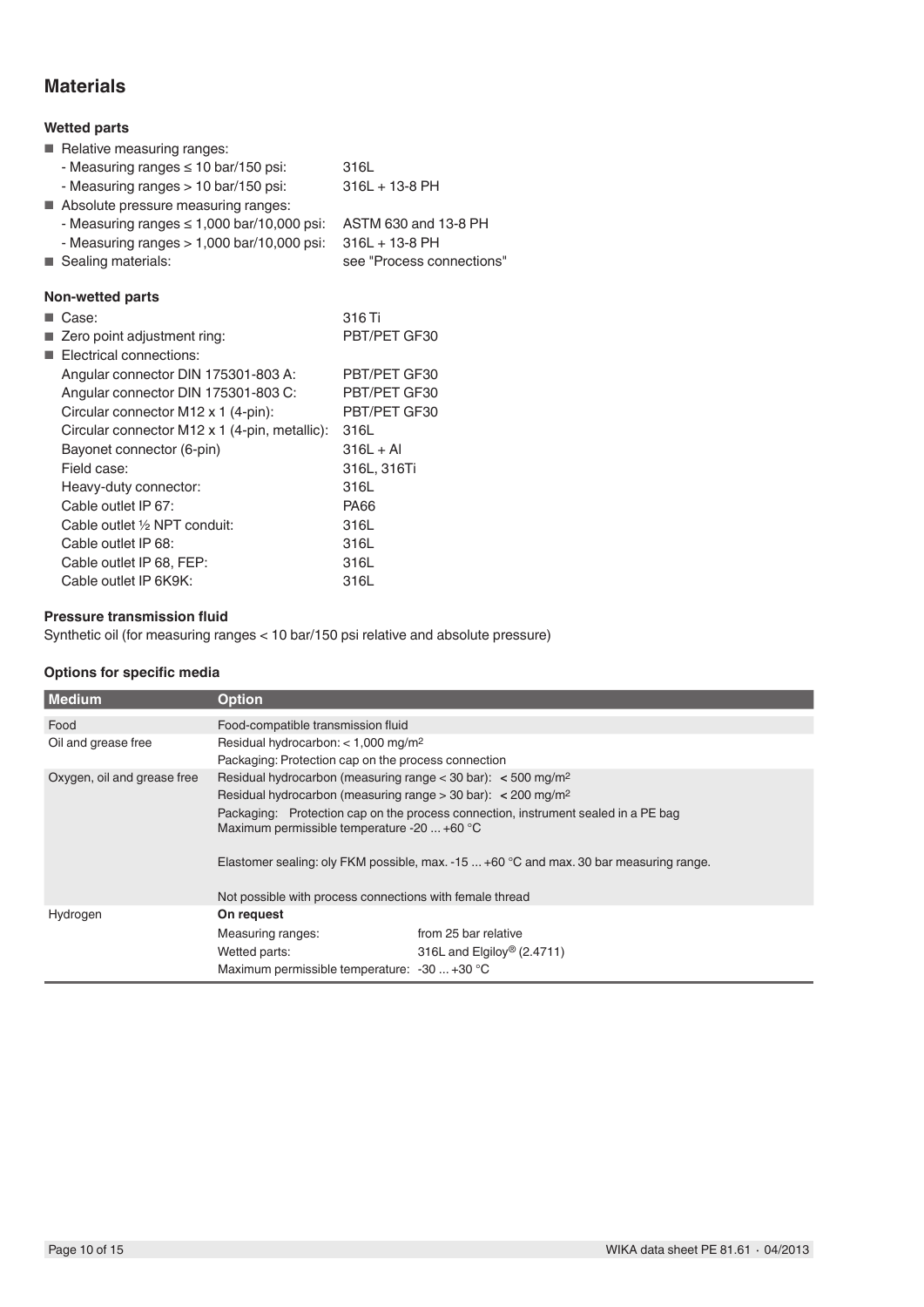# **CE conformity**

### **Pressure equipment directive**

97/23/EC

### **EMC directive**

2004/108/EC, EN 61326 emission (group 1, class B) and interference immunity (industrial application)

### **EM field**

30 V/m (80 ... 1,000 Mhz)

### **RoHS conformity**

Directive 2002/95/EC

## **Performance level (per EN ISO 13849-1:2008)**

| Performance level:   | $PL = C$     |
|----------------------|--------------|
| Category:            | $Cat = 1$    |
| Diagnostic coverage: | $DC = none$  |
| $M$ MTTF:            | $>100$ years |

# **Certificates (option)**

| l Available certificates          |                                                   |
|-----------------------------------|---------------------------------------------------|
| 2.2 test report                   | State-of-the-art manufacturing                    |
|                                   | Wetted metallic parts                             |
|                                   | Confirmation of the class and indication accuracy |
| 3.1 inspection certificate        | Wetted metallic parts                             |
|                                   | Wetted metallic parts with suppliers' certificate |
|                                   | Confirmation of the class and indication accuracy |
|                                   | List of single measured values                    |
| DKD/DAkkS calibration certificate |                                                   |
|                                   |                                                   |

Certificates, see website

# **Scope of delivery**

### **Test report**

| Non-linearity 0.5 % | 3 points |
|---------------------|----------|
|---------------------|----------|

- Non-linearity 0.25 % 5 points
- Non-linearity 0.125 % 5 points

### **Packaging**

| Individual packaging (standard)      |
|--------------------------------------|
| Multiple packaging (up to 20 pieces) |

## **Instrument labelling**

**WIKA label lasered (standard)** Customer-specific label on request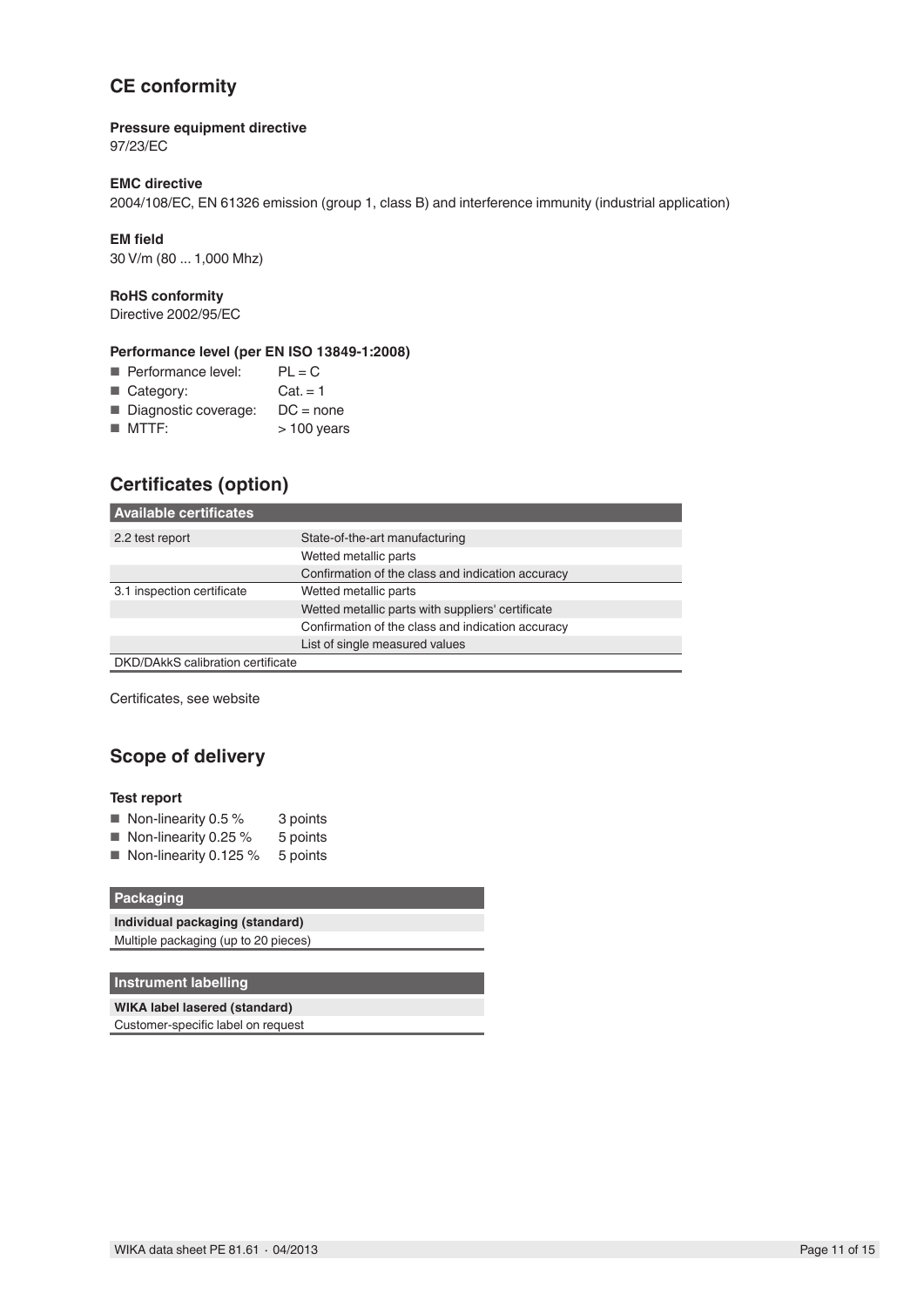# **Dimensions in mm**

## **Pressure transmitter model S-20**

with angular connector DIN 175301-803 A



Weight: approx. 150 g

with circular connector M12 x 1 (4-pin)



## Weight: approx. 150 g





with circular connector M12 x 1 (4-pin, metallic)



Weight: approx. 150 g

with cable outlet IP 68, FEP, IP 6K9K



#### with bayonet connector (6-pin)



with heavy-duty connector

 $\phi$ 26.9  $\frac{1}{2}$  $O<sub>27</sub>$  $\frac{61/4A}{D1N3852-E}$ 

Weight: approx. 150 g

with cable outlet ½ NPT conduit



Weight: approx. 220 g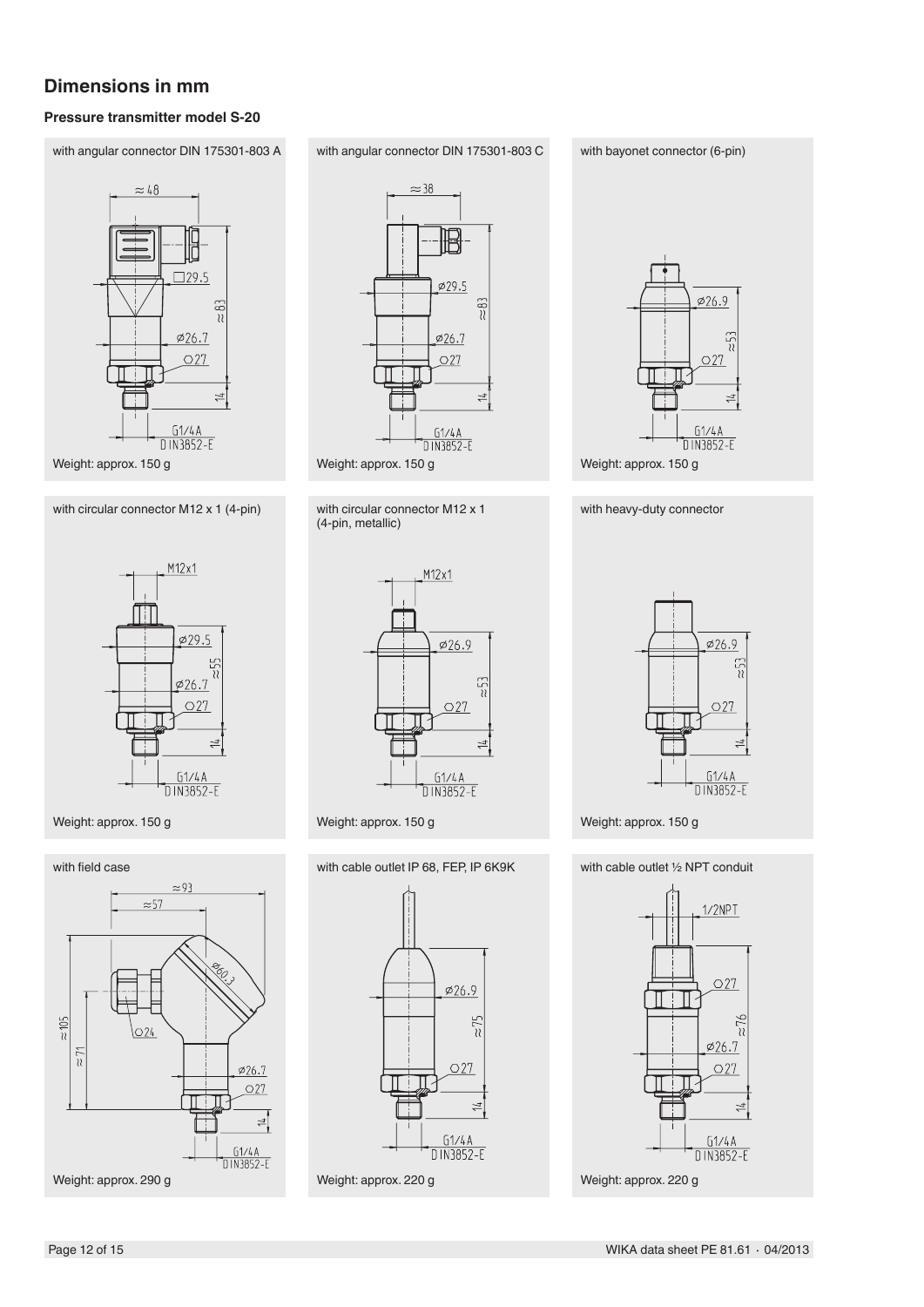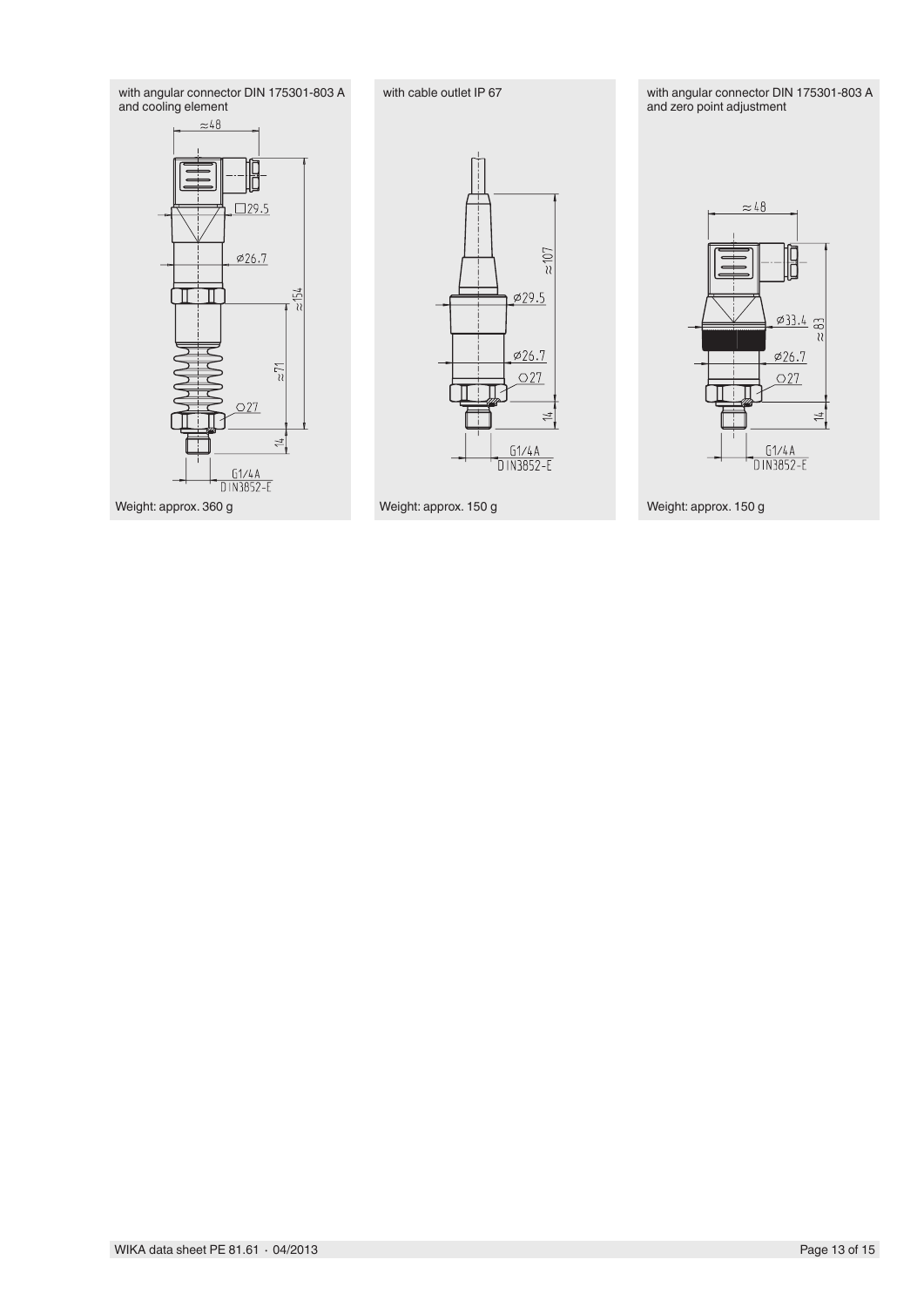## **Process connections**



| $\overline{G}$     | H  |
|--------------------|----|
| $G\mathcal{V}_4$ A | 14 |
| $G\frac{1}{2}A$    | 17 |
| $M14 \times 1.5$   | 14 |



| G               |    |  |
|-----------------|----|--|
| $G\frac{1}{8}B$ | 10 |  |
|                 |    |  |

I

| G                      | ٦FL |
|------------------------|-----|
| 7/16-20 UNF BOSS 12.06 |     |
| 9/16-18 UNF BOSS 12.85 |     |



**G L1** 7/16-20 UNF J514 sealing cone 74° 15

|   | G<br>D <sub>1</sub> | ِلَب | ◇  | ⊤. |
|---|---------------------|------|----|----|
| G | D <sub>1</sub>      | L1   | L2 | L3 |

G ¼ B female 25 20 13 10





| G                 | L1 |  |
|-------------------|----|--|
| $\frac{1}{8}$ NPT | 10 |  |
| $1/4$ NPT         | 13 |  |
| $1/2$ NPT         | 19 |  |
| PT 1/4            | 13 |  |
| $PT\frac{1}{2}$   | 19 |  |
| $PT\frac{3}{8}$   | 15 |  |
| $R\frac{1}{4}$    | 13 |  |
| $R\frac{1}{2}$    | 19 |  |
| $R\frac{3}{8}$    | 15 |  |



| G                     | М  |  |
|-----------------------|----|--|
| $G\mathrel{\vee} A B$ | 13 |  |
| $G \ntriangle B$      | 20 |  |
| $G \frac{3}{8} B$     | 16 |  |
| M <sub>12</sub> x 1.5 | 15 |  |
| M <sub>20</sub> x 1.5 | 20 |  |

For information on tapped holes and welding sockets, see Technical information IN 00.14 at www.wika.com.